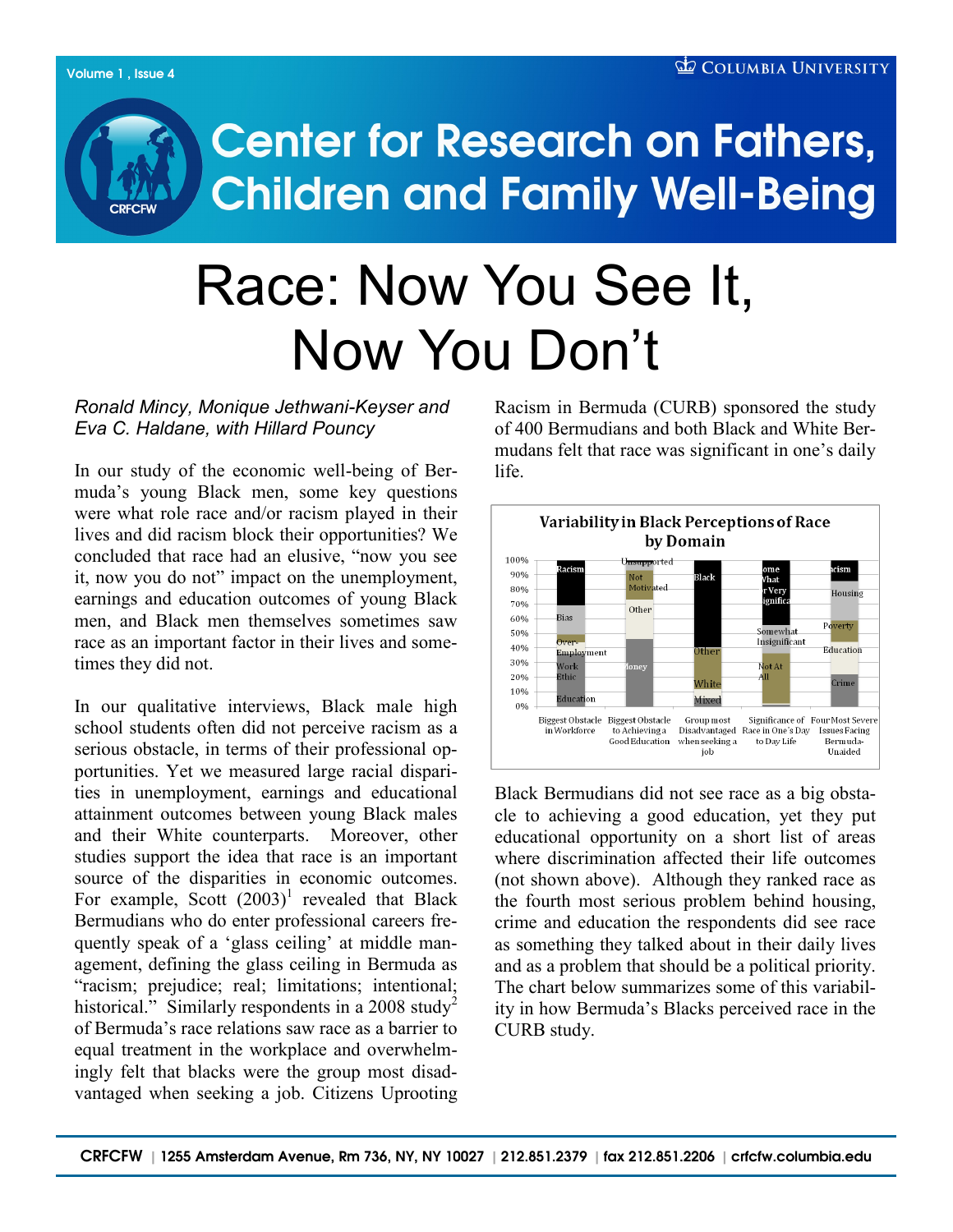## **Untangling Racism: Rival Explanations For Racial Disparity**

This same "now you see race, now you do not see race" pattern also emerged in our study on the relative impact of race on earnings disparities in the following respects. Age, health, education, marital status, industry of employment and other variables that affected earnings were highly correlated with race, making it difficult to disentangle them and determine the independent role race played in economic outcomes.

Figure 2 below gives us some sense of the impact of race on the predicted earnings of White and Black Bermudian males. The first bars show that the predicted earnings of Black and White males are equal (\$25, 000) when the analysis is limited to demographic factors. Here differences in the average age, health or marital status of Black and White males are not great enough to make a difference in the predicted earnings of the two groups. Because the bars are equal, this model produces a "now you do not see race" result. However, race

does play a role in the remaining bars.



Figure 2: Predicted Earnings for Young Bermudians by Race

A second model (captured by the second set of bars) adds average Black-White educational differences to the demographic differences discussed above and here a significant gap in predicted earnings emerges. Specifically, the predicted earnings for Black males remain unchanged but the earnings for White males increases by \$800. This means that about 14 percent of the racial gap in the predicted earnings of young Bermudian men is associated with higher levels of educational attainment among White males.

A third model (the third set of bars) added industry of employment and here the predicted earnings of Black Bermudian men fell to \$24,000 while those of White Bermudian men remained unchanged. This suggests that an additional \$3,200 (about 57 percent) of the predicted earnings gap between Black and White males was associated with the higher proportion of the former who worked in low-paying industries (such as hotels and retail trade) and the higher proportion of the latter who worked in high-paying jobs in international or business services companies.

The fourth and final model estimated the association between race and earnings and here the predicted earnings of Black Bermudian men were unchanged but those of White Bermudian men grew by an additional \$1,600. (The fourth set of bars in Figure 2.)

Together, these results indicate that more than half the racial disparity in earnings could be linked to the racial composition of employment, meaning Black males primarily work in industries like construction and most White males primarily work in financial services. Another 14 percent could be linked to educational differences between the groups and a residual portion linked to race or racism.

#### **What Do the Results Mean?**

Why were Bermuda's young Black men overrepresented in low-paying industries and underrepresented in high-paying industries? Our research concluded that there were at least three possible explanations: discrimination by employers, occupational segregation by workers and employers, and differences in the distribution of "soft skills" across racial groups in the island's workforce. Some employers do discriminate against Black workers. Some employers prefer women in certain roles and some employees, especially men, avoid traditional "female" jobs. Some workers,